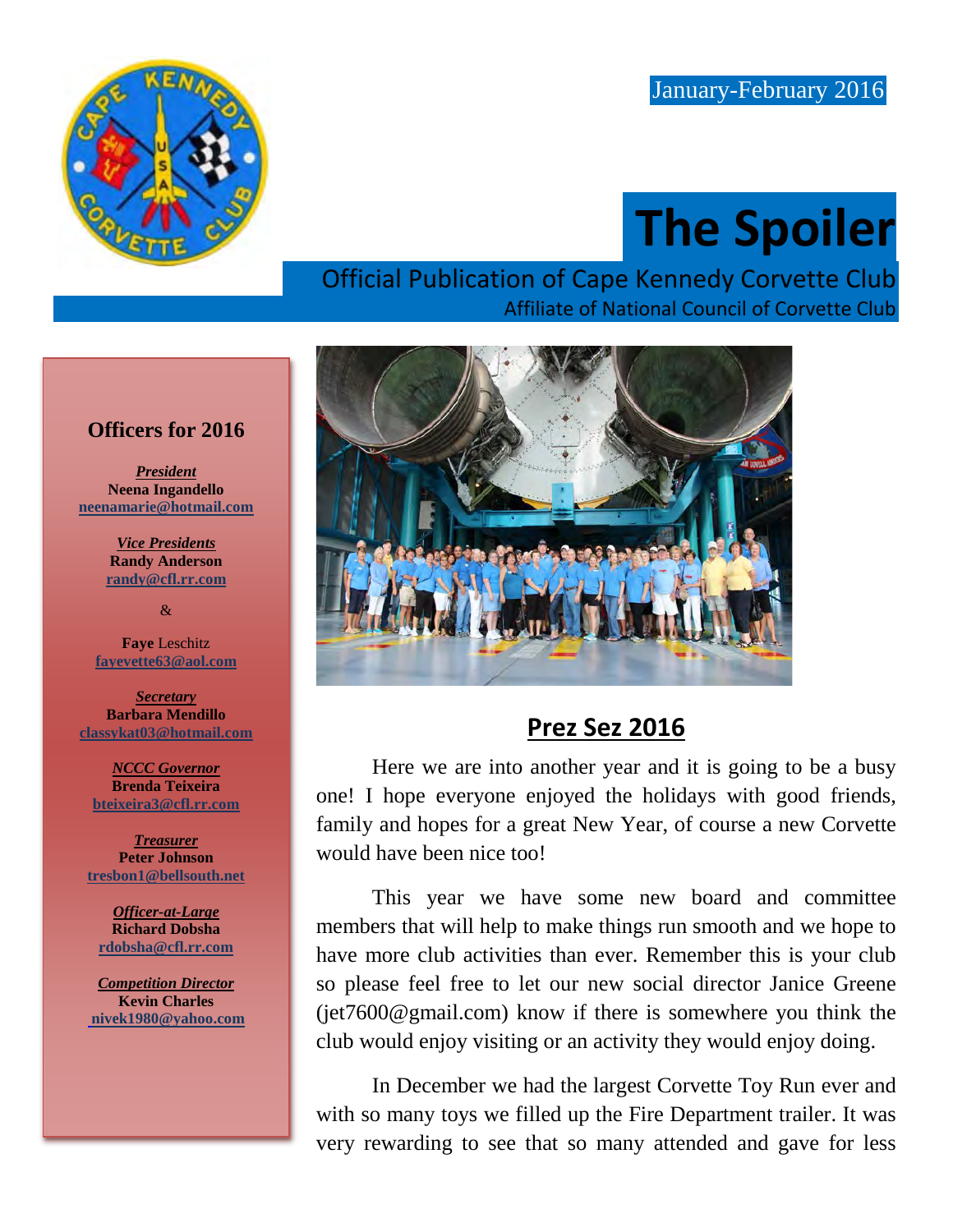fortunate families that I am sure appreciated it immensely. We also had a great Christmas party this year with some wonderful entertainment that we have already booked for next year thanks to Charles and Miriam Sikes.



Here is a picture of Brevard County Sharing Center President, David Brubaker when we delivered the check for \$1,000.00. This was possible due to the generosity of you the members that attended the Christmas Party and participated in the gift event. The Sharing Center was so happy to get the donation which helped them purchase their Christmas turkeys and such.

This year we are assembling committees for the NCCC Convention to Bowling Green and also for CKCC's  $50<sup>th</sup>$  anniversary party which will both be held in 2017. We have to get started early as there is a lot of planning to be done in order to make these a huge success. If you are interested in being on one of these committees, please let me know at neenmarie@hotmail.com.

Our 2016 CKCC "Vettes at The Port" show is April  $9<sup>th</sup>$  and chairman Randy Anderson  $(randy@cf.l.rr.com)$  will need help in getting this to run smoothly. In the past few years this show has been a great fund raiser for the club charities and all the hard work is worth it.

Thoughts and prayers go out to our members that have been under the weather and we wish you all speedy recovery and to be back cruising in your Vettes soon.

I am looking forward to seeing you all in the New Year and hope everyone will have a fantastic 2016 and enjoy those Corvettes!

Also please note that you are now getting emails from me under the name Neena Ingandello, this Italian girl has her maiden name back and proud of it!

#### **From the Editor**

Sorry it has taken so long to get this ready. Bill's Dad has been in rehab, the hospital, rehab, the hospital, and the hospital. In other words, we have been busy taking care of his Dad who is 93 and his Mom who is almost 92. We will try to do better next time. By the way special thanks to Butch!!

Patsy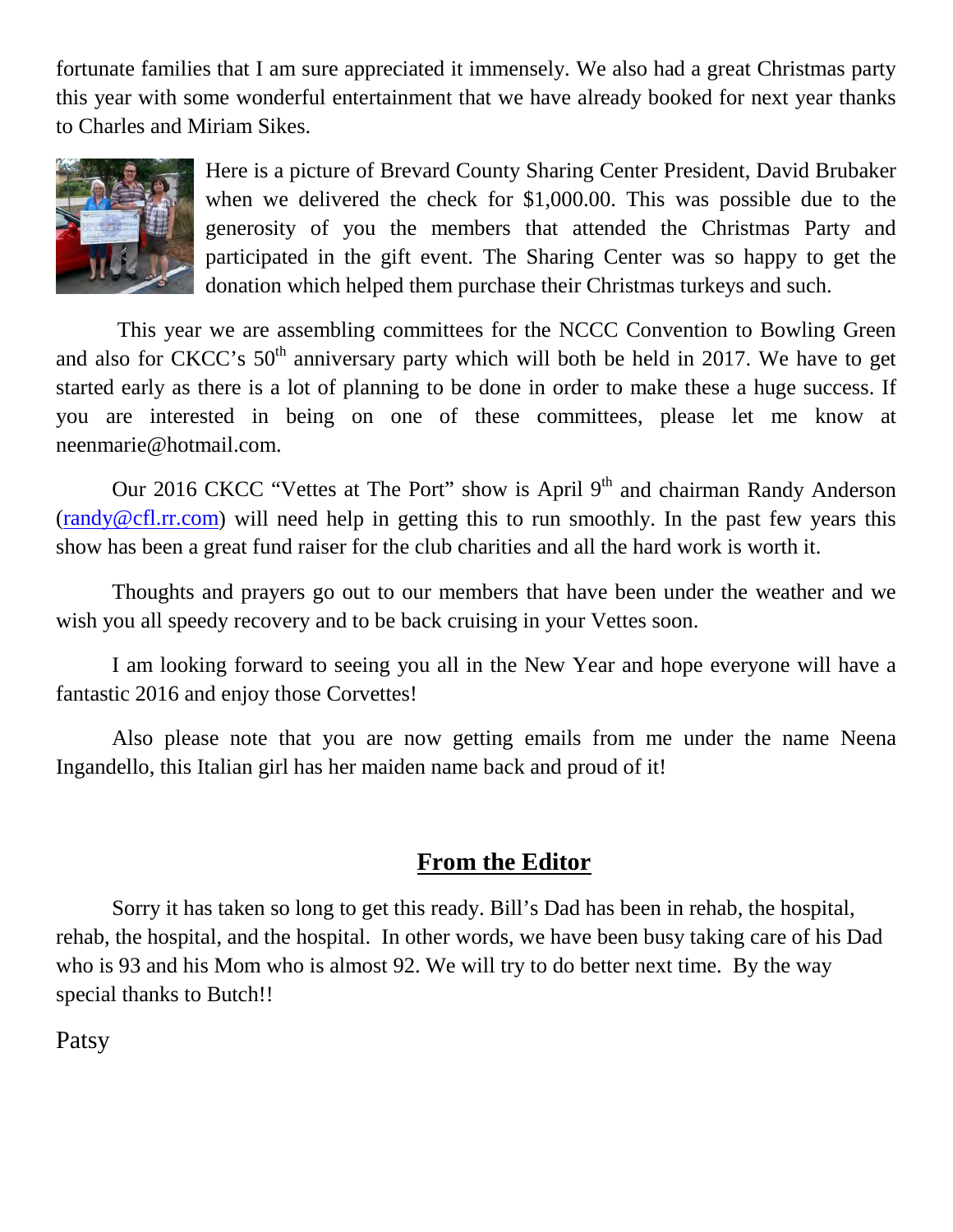#### **Volunteer Chairpersons for 2016**

*Social Activities* **Janice Greene jet7600@gmail.com**

*Membership* **Kristi Halokovic Richard Dobsha Faye Leschitz**

*50/50 Drawing* **Christine Dobsha [rdobsha@cfl.rrcom](mailto:rdobsha@cfl.rrcom)**

*Publicity Director* **George Halkovic halk@cfl.rr.com**

*Club Photographer* **Roger Wolf [rogerwolf@cfl.rr.com](mailto:rogerwolf@cfl.rr.com)**

*Spoiler Editor* **Patsy Shearer [wshearer001@cfl.rr.com](mailto:cozyjohn@cfl.rr.com)**

*Club Historian* **Maureen Bonanno [msmaureen1102@cfl.rr.com](mailto:msmaureen1102@cfl.rr.com)**

*Charitable Donations* **Charles & Miriam Sikes [undertaker5400@aol.com](mailto:undertaker5400@aol.com)**

> *Web site* **George and Kristy Halkovic halk@cfl.rr.com**



#### **2015 NCCC Competition Events**

| Feb 26-27 | Nat. Governor's Mtg.                    | St. Louis MO    |
|-----------|-----------------------------------------|-----------------|
| Feb. 28   | <b>NASCAR</b>                           | Atlanta         |
| Mar 5     | Low Speed                               | St. Augustine   |
| Mar 13    | Day Light Savings Time Begins 2:00 a.m. |                 |
| Mar 19/20 | Low Speed, Concourse Palm Bay           |                 |
| Mar 23    | Easter                                  |                 |
| April 3   | Regional Mtg.                           | Carl Black Chev |
|           | $11:00$ a.m.                            |                 |

#### **Club Activities for February**

| Feb.7   | Breakfast 10:00 a.m.                                                             | <b>Fishlips</b> |
|---------|----------------------------------------------------------------------------------|-----------------|
| Feb 8   | Monthly meeting at Jimmies Restaurant @<br>7 pm, social hour beginning @ 5:30 pm |                 |
| Feb.13  | Valentine's Mystery Cruise, It's a surprise!                                     |                 |
| Feb. 13 | Cruise Inn 4:00 p.m. Kings Duck Inn                                              |                 |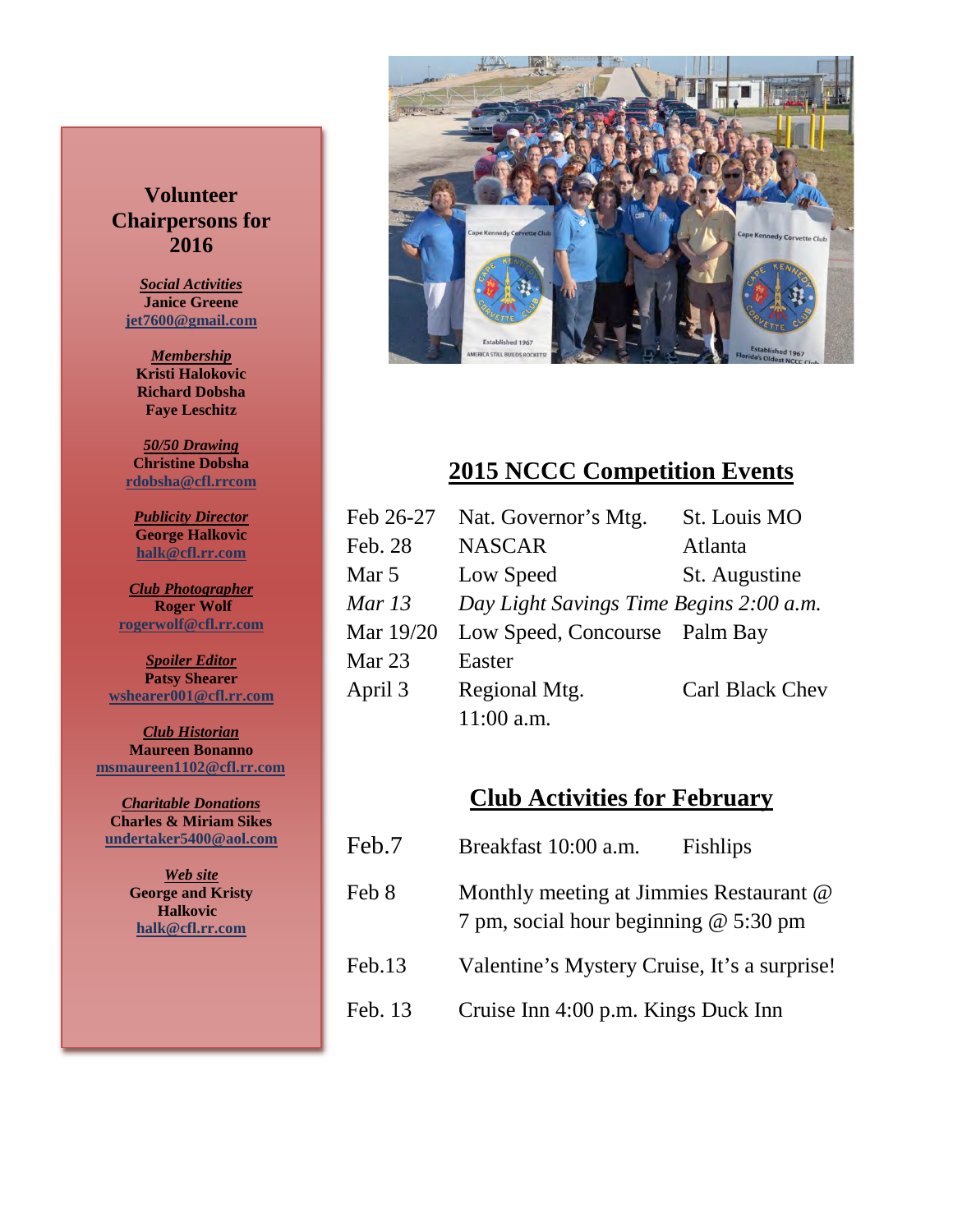## **Vettes at the Port**

#### **Saturday April 9, 2016**

Cape Kennedy Corvette Club's largest fund raiser of the year is right around the corner! Mark your calendars and plan your day for "Vettes At The Port", Saturday April 9, 2016.

Committees are beginning to work on the show. If you are interested in helping contact Randy Anderson.

#### **Randy Anderson, Port Show Chairman Randy@cfl.rr.com**

## **2016 NCCC Convention**

Registration for the 2016 NCCC Convention registration will be beginning on February 1 at midnight. Convention is in Omaha, Nebraska.

If you are interested or have questions, look at [www.corvettesnccc.org](http://www.corvettesnccc.org/) for information.

## **Catfish, Not the Only Bottom Feeders**

Butch Jones, CKCC Member

Corvettes have always been known as "Kool Cars", but they have not always been known as "Cool Cars". All generations of Corvettes have a reputation for operating warmer than most of us would like. The first and second generation cars did not like to drive slowly such as in parades, and the third generation ran even warmer with the swoopy body narrowing the snout of the car. The issue got so bad that Zora Duntov is said to have been the one that first cut holes in the front splash panels under the bumper of the C3 to allow it to pick up air from underneath. That "bottom feeding" continued on into the C6 Corvettes.

For those of us with "bottom feeders" there are some special maintenance things that need to done to keep them breathing right. These items apply to all vehicles. The first item is to make sure you are using the proper antifreeze mixture. Always use the type and concentration called for in your owner's manual.

Next, remember that radiator and heater hoses wear out from the inside as well as from the outside. As fluid flows thru the hose it wears away tiny bits of the hose lining. This is cause by friction created as fluid is forced thru the hose. The hoses are also affected by external heat, ozone and age. I recommend that hoses be replaced every 5-7 years, even for the most lightly driven Corvettes. All of these factors can cause hoses to fail after a few years. One quick way to test your coolant hoses is to grab them and squeeze them. They should be firm and flexible but not feel soft, mushy or stiff and brittle. If they feel soft or is there is any bulging anywhere on the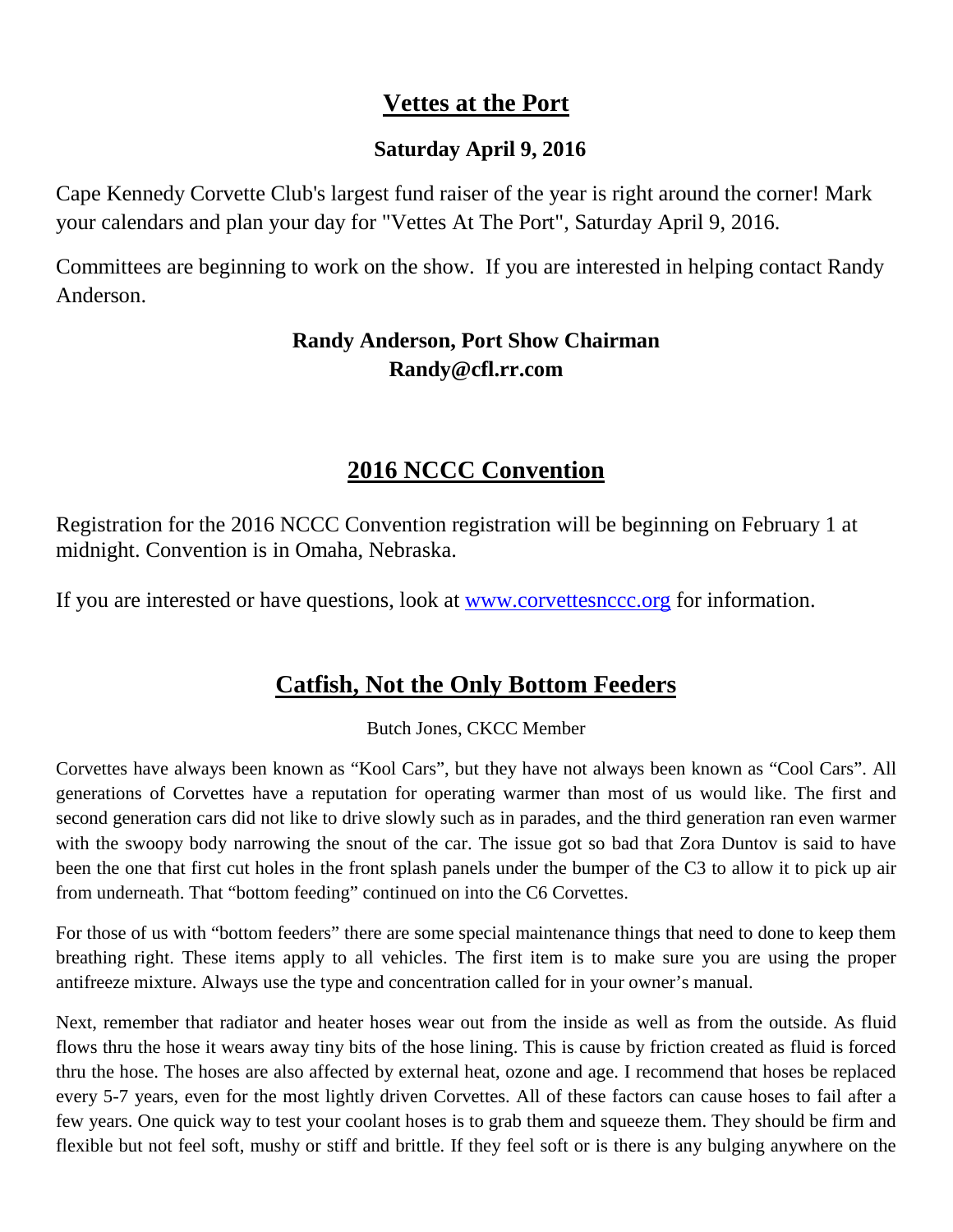hose, it's time to replace even if the replacement cycle time has not been reached. A failed hose is something you want to avoid. Below are some pictures of hoses that need to be replaced.





The third item is to always replace the thermostat when you replace the water pump. On the 1992-1996 models your Optispark will tell you when to replace the water pump. When the water pump starts to fail and water leaks out of the weep hole at the bottom of the pump it will fall onto the Optispark and seep into the cap. When this occurs, Optispark failure is not far behind. Some symptoms of water intrusion into the Optispark are hard starting, engine misfire, general poor performance. Since the water pump must be removed to replace the Opti, always install a new water pump when performing this repair.

Finally, if your Corvette is a bottom feeder, every six months (more often if you notice an increase in operating temperature) clean out the debris, paper, sticks, feathers, small animals and anything else that has been vacuumed into the radiator plenum area. Below is a photo of what my 2001 plenum looked like 6 months after cleaning and the next photo is what I cleaned from the air conditioning condenser and radiator. A few minutes with a small fox tailed brush and a vacuum cleaner and you might be amazed at what is hiding up there.

Well I guess that is enough for this month. Remember that a little maintenance goes a long way toward keeping your Corvette trouble free and fun to drive.





## **Corvette Trivia Question:**

Other than a no cost option of exchanging a standard automatic transmission for a manual, what is the lowest cost regular production option (RPO) ever offered in a Corvette?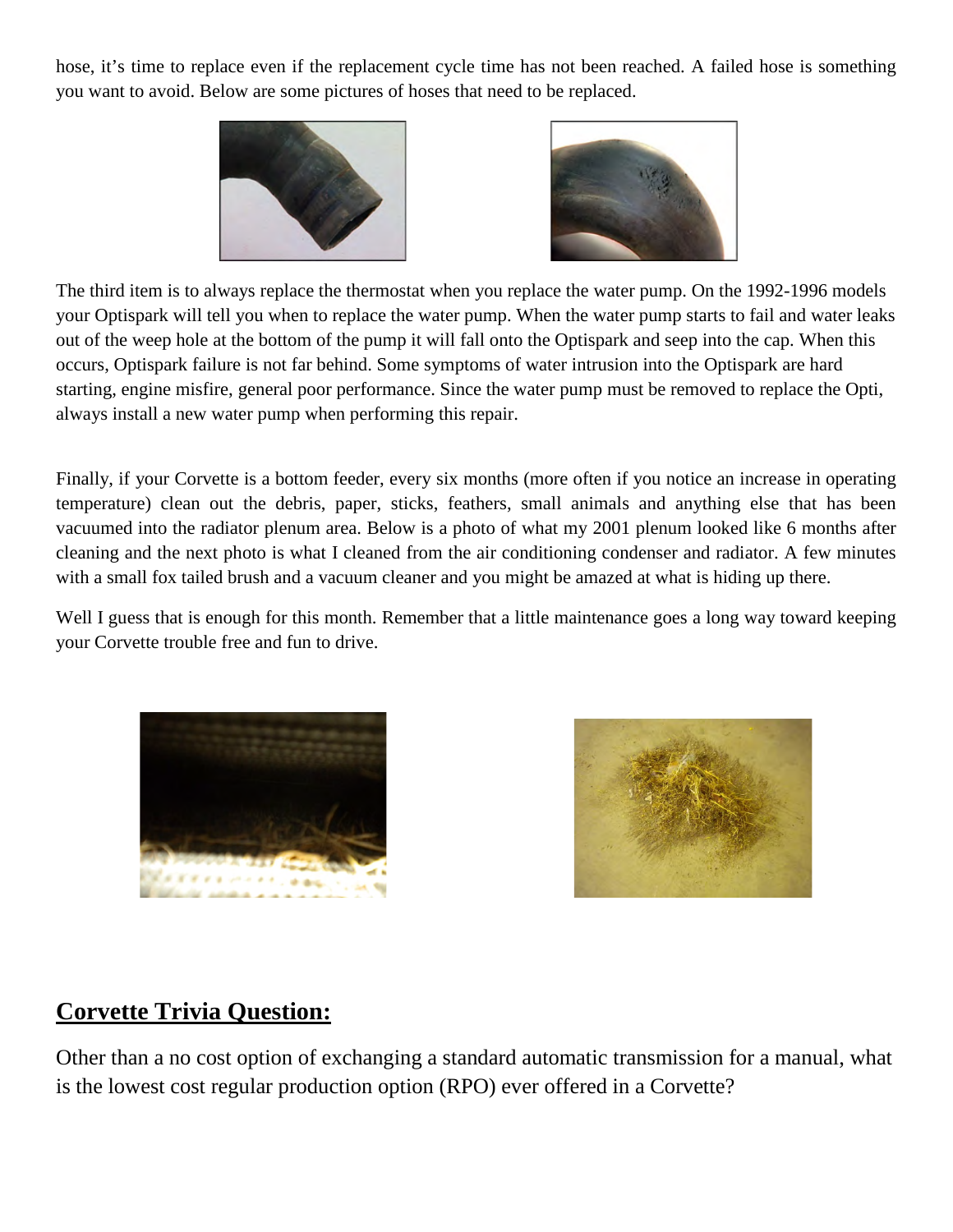

## **The Wilkes Family**

Hi, my name is Jessica Wilkes and my family runs an Adult Family Care Home in Rockledge. We take care of a gentleman named Mark Basel. He was a lead man who worked on the space shuttles and is a corvette fanatic having built many from the tires up. He was involved in a near fatal car accident 30 years ago and suffered a traumatic brain injury. The reason I'm writing is that the gets little joy out of day to day life and his 60th birthday is 1/11/2016. The original Drs. said he only had 10 years and that was 30 years ago. I was wondering if maybe on your meeting night you could maybe drive by our house and (crosses fingers) possibly make him an honorary member. I don't know how many more years we will have this man in our lives so I want his milestones to be spectacular.

Thank you for your time and consideration.

Sincerely,

Jessica Wilkes

Above the Mark Care, INC

*A follow up to this, many CKCC members went to see Mark and the pictures are above. It was a truly emotional day and all of us had a great time meeting him and making his day very special. It was awesome to be able to do something for a fellow Corvette enthusiast, I think we will never forget how much it touched us all. Neena*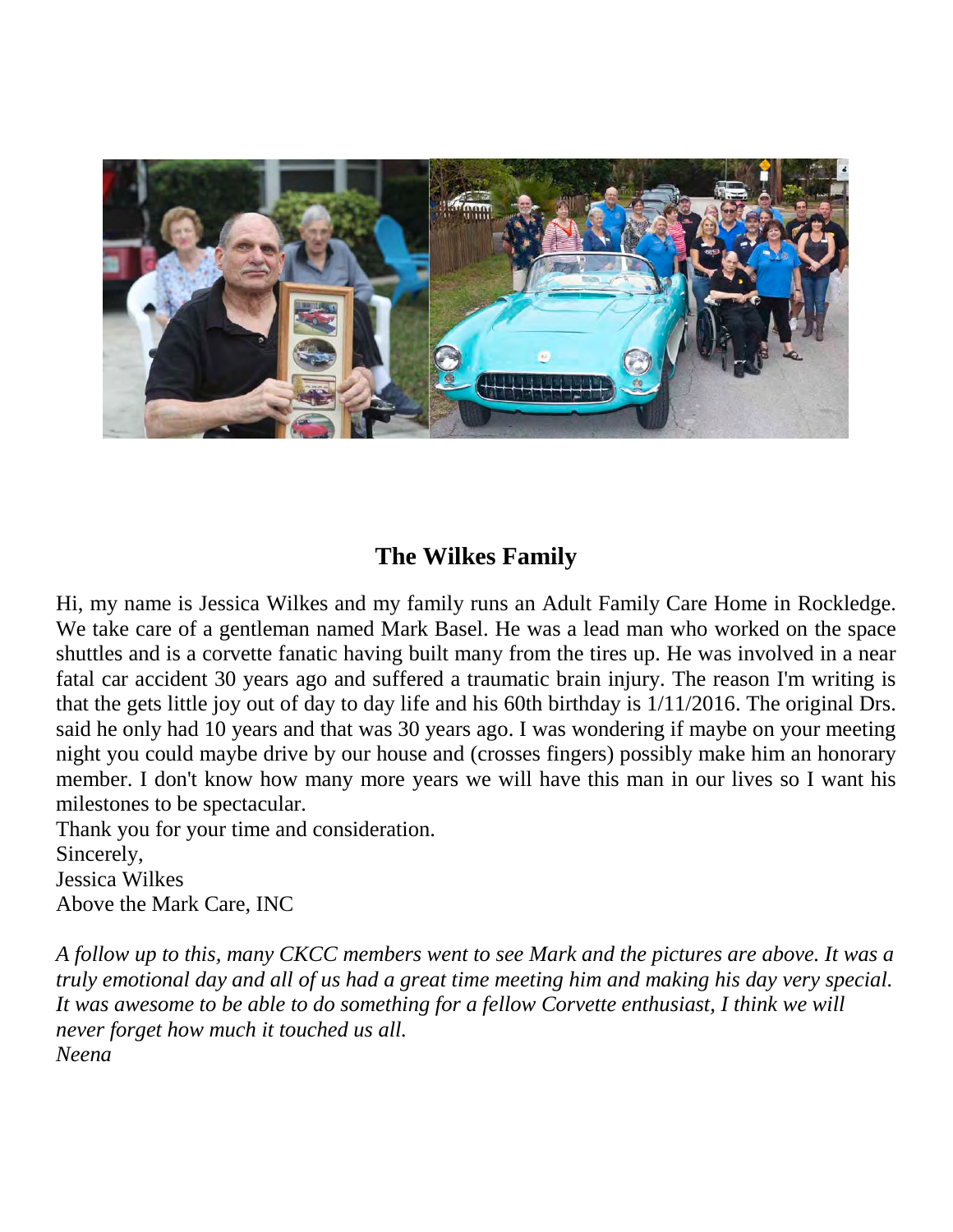## Tech Tips

#### Butch Jones -CKCC Member

#### **C5 Rocking Seats**

When the fifth generation Corvette was introduced it was one of the best performance values available and it still is today. There were over 248,000 C5 Corvettes built between 1997 and 2004 and a large number are still on the road today. As the miles and years climb there are some things that begin to show signs of wear. Although many C5 owners are of a more mature nature, one of the most annoying for owners can be the "rocking chair" front seats.

This is the rocking back and forth of the seat during acceleration and braking which is caused by worn out factory seat tracks. There is also the possibility that the cast aluminum rear flanges may be broken.

There are several solutions to these issues. The first is to find a "good used" seat track, while these may fall into the "endangered species" category some may still be found. If one can be found the cost may be high due to its rare status and it may be on the verge of failure. Neither situation is considered optimal. The next fix is to buy a new seat track(s) from GM or a supplier (if you can find one). These can be had for several hundreds of dollars, and from my prospective not a real good option.

There is a third option and that is to repair the seat track(s). This is not an extremely difficult task but will require removing the seats from the vehicle and disassembling portions of the seat and seat track. With that said there are two kits available for completing this repair. The first is the basic kit (Eckler's part number 25- 246887-1 for shim kit left, photo below) that includes the shims to prevent the rocking and two Torx wrenches to assist with the installation of the shims. The next kit is the deluxe kit to repair a broken rear seat flange (Eckler's part number 25-311006-1 for driver's side and 25-311007-1 for passenger's side, right photo below) that includes 1 rear flange and a rivet elimination tower in addition to the components of the basic kit. The basic kit sells for around \$27.00 and the deluxe kit for around \$70.00. Each kit does one seat so if you have 2 rocking chairs in your C5 you will need 2 kits. If your seat has two broken flanges you will need two kits for that seat.





My advice is to go with the deluxe kit and replace the rear flange while the seat is out and you have gone this far. If you put the seat back in and the flange breaks the seat will have to come out and track disassembled again. These kits are available from our sponsor Eckler's Corvette and many other Corvette vendors. So the choice is your fix those seats or just go on rocking.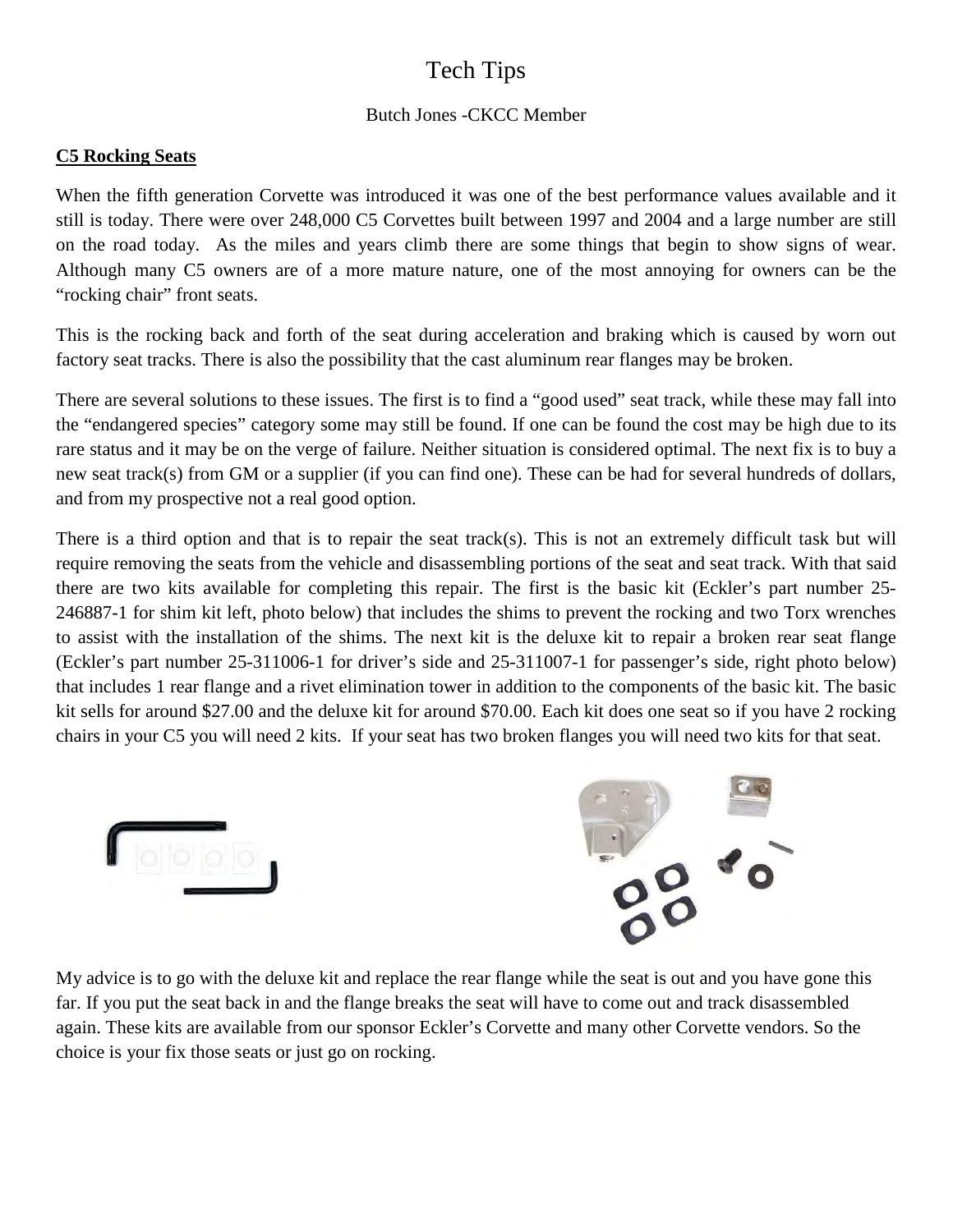

The C4 Corvettes are also getting some age; the youngest of them is old enough to vote, so there are some maintenance items that need to be addressed. This month we will talk about the rear differential. Chevrolet does not specify a particular service interval for the rear differential but they are supplied by the Dana Corporation. The Dana Corporation has some recommendations for the care and feeding of their axles. The following are their criteria for changing the rear axle (differential) fluid:

1. If there is any possibility of water intrusion, change fluid immediately.

2. If the axle temperature spends a lot of time above  $275^{\circ}F$  (you spend a lot of time at the track), the fluid should be changed every 30,000 miles. The set-up and bearing should be checked before each track day.

3. Under normal use the oil should be changed every 75,000 miles.

4. If you hear chatter (noise) coming from the rear axle, change the fluid.

Always either purchase GM fluid with the limited-slip additive or an equivalent fluid that meets GM specifications with the appropriate amount of additive with each fluid change.

While Dana says that the factory fluid is okay, a change to a synthetic would be good for some added protection. The preferred viscosity is GL-5 75w140; however, a GL-5 75w90 will also work.

#### **2014 Stingray Recalls**

Here is a quick list of the 2014 recalls for the Stingrays. Make sure if your car falls within the dates listed that it has had the recall procedure performed.

The first is GM Recall Number 14219 (NHTSA Reference # 14V299000) – Electrical Short Circuit Affecting Air Bags. A device called a Sensing & Diagnostic Module (SDM) senses acceleration and in effect deceleration. When it sees rapid deceleration indicating a collision, it sends a signal to the air bags to deploy. An electrical short in the SDM would prevent the signal from being sent and thus the air bags would not deploy. Vehicles built from April 23-25, 2014 are affected.

Next is GM Recall Number 14240 (NHTSA Reference # 14V342000) – Sport Seat Side Air Bag. This recall applies to the Competition Sports seats and according to GM the seats do not meet initial specifications for injury protection related to an unbelted young child. GM recommends that until the recall is performed, owners should not allow small children to ride in the vehicle unbelted or in the passenger's seat. Vehicles built from November 20, 2013 thru March 25, 2104 with the Competition Sport seat option are affected.